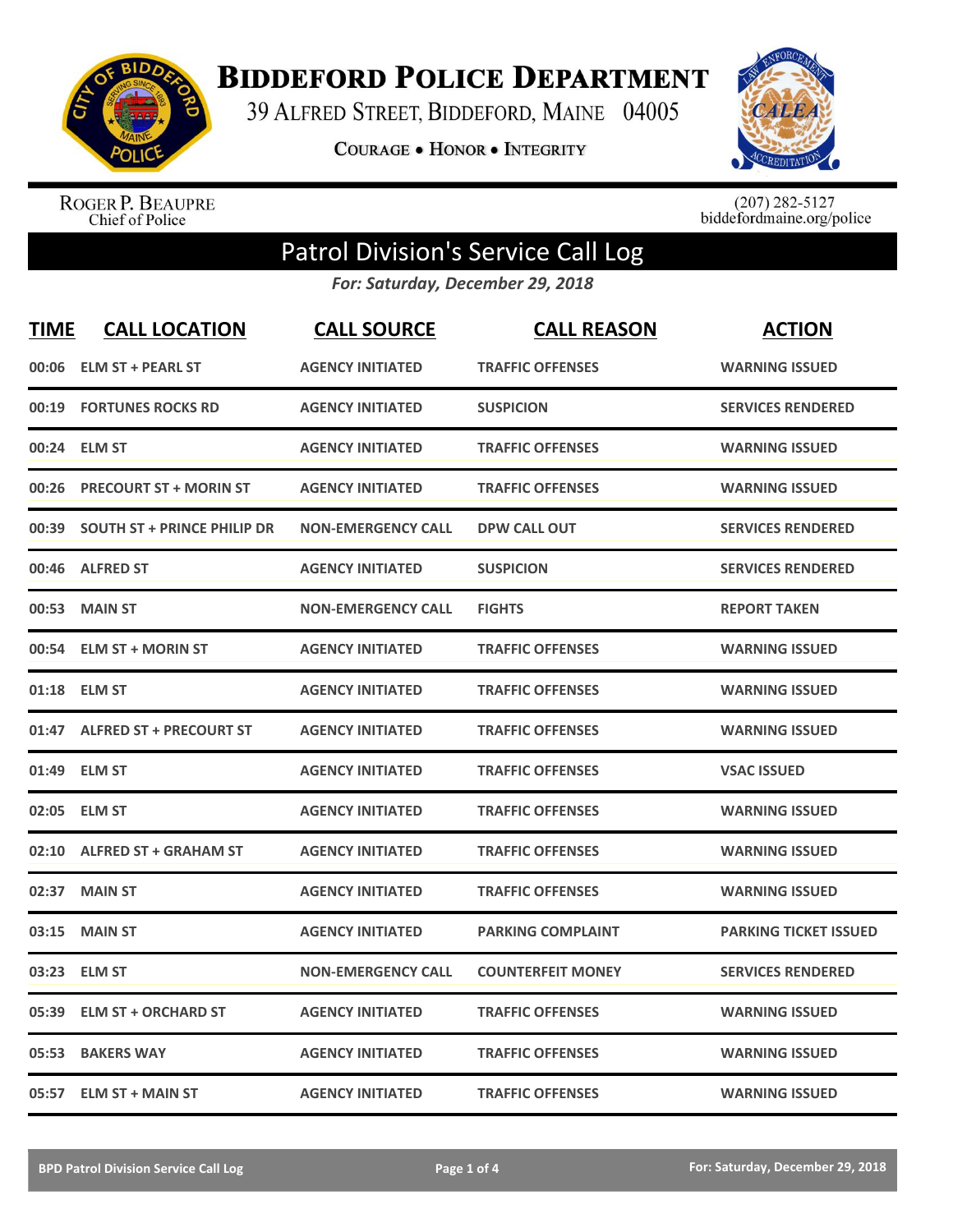| <b>TIME</b> | <b>CALL LOCATION</b>                                                            | <b>CALL SOURCE</b>        | <b>CALL REASON</b>                                            | <b>ACTION</b>                |
|-------------|---------------------------------------------------------------------------------|---------------------------|---------------------------------------------------------------|------------------------------|
|             | 06:17 ELM ST + GRAYSON ST                                                       | <b>AGENCY INITIATED</b>   | <b>TRAFFIC OFFENSES</b>                                       | <b>WARNING ISSUED</b>        |
|             | 07:35 HILL ST                                                                   | <b>NON-EMERGENCY CALL</b> | <b>SUSPICION</b>                                              | <b>BUILDING CHECK/SECURE</b> |
|             | 08:25 ALFRED ST                                                                 | <b>AGENCY INITIATED</b>   | <b>TRAFFIC OFFENSES</b>                                       | <b>WARNING ISSUED</b>        |
|             | 08:32 ALFRED ST                                                                 | <b>AGENCY INITIATED</b>   | <b>TRAFFIC OFFENSES</b>                                       | <b>VSAC ISSUED</b>           |
|             | 09:00 ALFRED ST                                                                 | <b>AGENCY INITIATED</b>   | <b>TRAFFIC OFFENSES</b>                                       | <b>WARNING ISSUED</b>        |
|             | 09:00 POOL ST                                                                   | <b>NON-EMERGENCY CALL</b> | <b>ANIMAL COMPLAINT</b>                                       | <b>SERVICES RENDERED</b>     |
|             | 09:02 POOL ST                                                                   | <b>E-911 CALL</b>         | <b>CHECK WELFARE</b>                                          | <b>GONE ON ARRIVAL</b>       |
|             | 09:08 ALFRED ST                                                                 | <b>AGENCY INITIATED</b>   | <b>TRAFFIC OFFENSES</b>                                       | <b>WARNING ISSUED</b>        |
|             | 09:11 WATER ST                                                                  | <b>AGENCY INITIATED</b>   | <b>ARTICLES LOST/FOUND</b>                                    | <b>REPORT TAKEN</b>          |
|             | 09:16 ADAMS ST                                                                  | <b>E-911 CALL</b>         | 911 MISUSE                                                    | <b>WARNING ISSUED</b>        |
|             | 09:21 SULLIVAN ST                                                               | <b>NON-EMERGENCY CALL</b> | <b>CRIMINAL MISCHIEF</b>                                      | <b>REPORT TAKEN</b>          |
|             | 09:27 ELM ST                                                                    | <b>AGENCY INITIATED</b>   | <b>TRAFFIC OFFENSES</b>                                       | <b>VSAC ISSUED</b>           |
|             | 09:27 ALFRED ST                                                                 | <b>NON-EMERGENCY CALL</b> | <b>TRESPASSING</b>                                            | <b>TRANSPORT TO HOSPITAL</b> |
|             | 09:41 ELM ST                                                                    | <b>AGENCY INITIATED</b>   | <b>TRAFFIC OFFENSES</b>                                       | <b>VSAC ISSUED</b>           |
|             | 09:44 BIDDEFORD GATEWAY CTR                                                     | <b>E-911 CALL</b>         | 911 MISUSE                                                    | <b>SERVICES RENDERED</b>     |
|             | 09:56 EMERY ST                                                                  | <b>E-911 CALL</b>         | <b>DOMESTIC COMPLAINTS</b>                                    | <b>ARREST(S) MADE</b>        |
|             | CHARGE: DOMESTIC VIOLENCE ASSAULT<br><b>CHARGE: OBSTRUCTING REPORT OF CRIME</b> |                           | OFFENDER: AUSTIN VINCENT  AGE: 18  RESIDENT OF: BIDDEFORD, ME |                              |
|             | 10:02 HILL ST + LANDRY ST                                                       | <b>AGENCY INITIATED</b>   | <b>TRAFFIC OFFENSES</b>                                       | <b>VSAC ISSUED</b>           |
|             | 10:20 LANDRY ST + HILL ST                                                       | <b>AGENCY INITIATED</b>   | <b>TRAFFIC OFFENSES</b>                                       | <b>WARNING ISSUED</b>        |
|             | 10:38 ELM ST                                                                    | <b>AGENCY INITIATED</b>   | <b>TRAFFIC OFFENSES</b>                                       | <b>WARNING ISSUED</b>        |
|             | 10:46 ELM ST                                                                    | <b>AGENCY INITIATED</b>   | <b>TRAFFIC OFFENSES</b>                                       | <b>WARNING ISSUED</b>        |
|             | 11:07 MAY ST                                                                    | <b>AGENCY INITIATED</b>   | <b>TRAFFIC OFFENSES</b>                                       | <b>WARNING ISSUED</b>        |
|             | 12:33 HIGH ST                                                                   | <b>NON-EMERGENCY CALL</b> | <b>SUSPICION</b>                                              | <b>SERVICES RENDERED</b>     |
|             | 12:57 BACON ST                                                                  | <b>E-911 CALL</b>         | <b>DOMESTIC COMPLAINTS</b>                                    | <b>REPORT TAKEN</b>          |
|             | 13:40 PRECOURT ST + MORIN ST                                                    | <b>AGENCY INITIATED</b>   | <b>TRAFFIC OFFENSES</b>                                       | <b>VSAC ISSUED</b>           |
|             | 14:02 FOSS ST                                                                   | <b>OTHER</b>              | <b>PARKING WARNINGS</b>                                       | <b>WARNING ISSUED</b>        |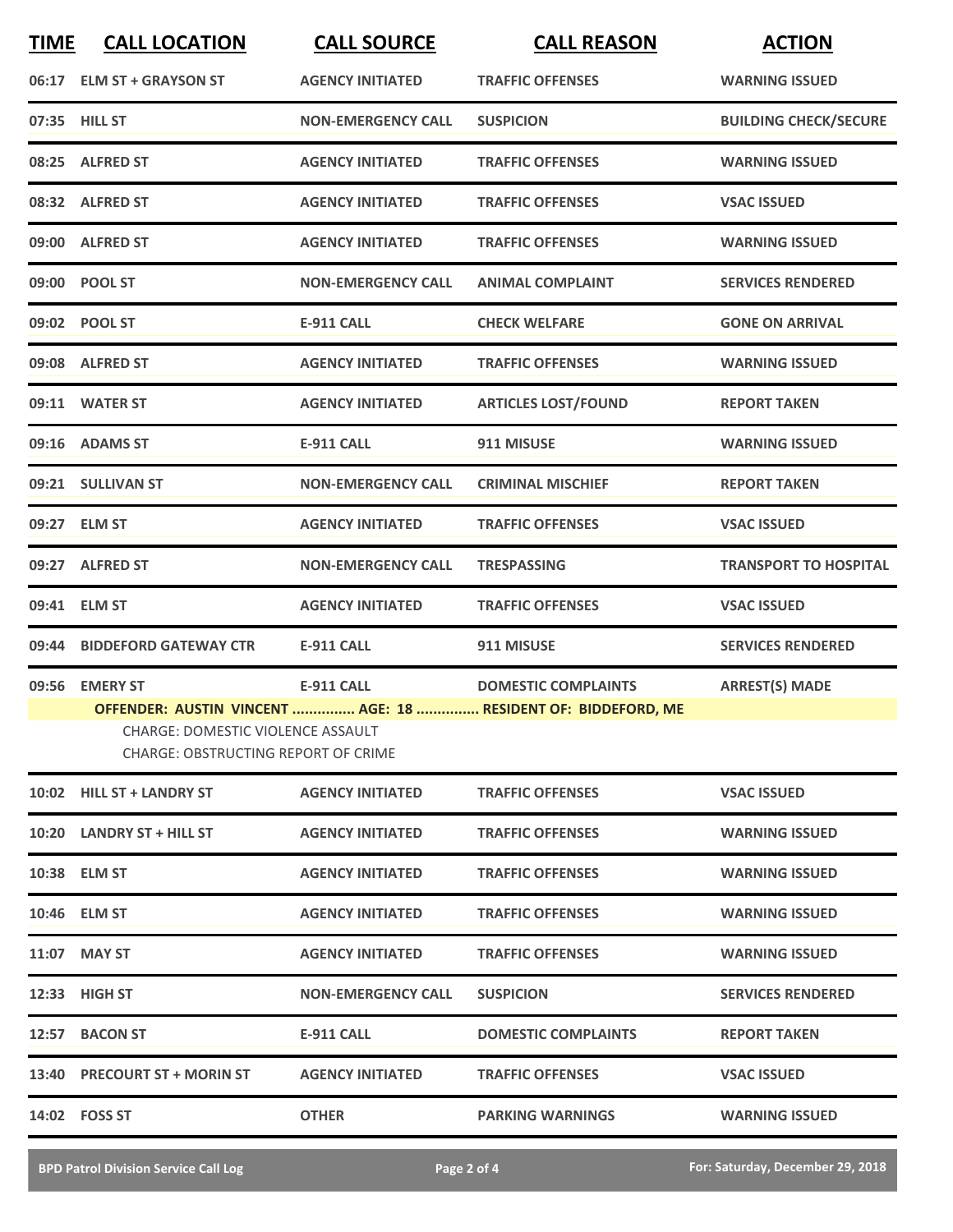| <b>TIME</b> | <b>CALL LOCATION</b>                                                           | <b>CALL SOURCE</b>                                                                           | <b>CALL REASON</b>                                                                               | <b>ACTION</b>             |
|-------------|--------------------------------------------------------------------------------|----------------------------------------------------------------------------------------------|--------------------------------------------------------------------------------------------------|---------------------------|
| 14:09       | <b>FRANKLIN ST</b>                                                             | <b>OTHER</b>                                                                                 | <b>PARKING WARNINGS</b>                                                                          | <b>WARNING ISSUED</b>     |
|             | 14:14 ORCHARD ST                                                               | <b>NON-EMERGENCY CALL</b>                                                                    | <b>CODES ENFORCEMENT</b>                                                                         | <b>SERVICES RENDERED</b>  |
| 14:49       | <b>ALFRED ST + POOL ST</b>                                                     | <b>AGENCY INITIATED</b>                                                                      | <b>FAILURE TO YLD EMERGE VEH</b>                                                                 | <b>CITATION ISSUED</b>    |
|             | <b>CHARGE: OPERATING AFTER LICENSE SUSPENSION</b>                              |                                                                                              | OFFENDER: CLAUDETTE MARIE POWERS  AGE: 50  RESIDENT OF: BIDDEFORD, ME                            |                           |
|             | 14:56 HILL ST                                                                  | <b>AGENCY INITIATED</b>                                                                      | <b>ANIMAL COMPLAINT</b>                                                                          | <b>WARNING ISSUED</b>     |
|             | 15:21 ALFRED ST                                                                | <b>WALK-IN AT STATION</b>                                                                    | <b>COURT ORDERED CHECK IN</b>                                                                    | <b>SERVICES RENDERED</b>  |
|             | 15:22 POOL ST                                                                  | <b>NON-EMERGENCY CALL</b>                                                                    | <b>SUSPICION</b>                                                                                 | <b>SERVICES RENDERED</b>  |
|             | 15:29 ALFRED ST                                                                | <b>NON-EMERGENCY CALL</b>                                                                    | <b>DRUG</b>                                                                                      | <b>SERVICES RENDERED</b>  |
|             | 15:33 ALFRED ST + RAY ST                                                       | <b>AGENCY INITIATED</b>                                                                      | <b>TRAFFIC OFFENSES</b>                                                                          | <b>WARNING ISSUED</b>     |
|             | 15:45 ELM ST                                                                   | <b>AGENCY INITIATED</b>                                                                      | <b>TRAFFIC OFFENSES</b>                                                                          | <b>VSAC ISSUED</b>        |
|             | 15:53 WEST ST                                                                  | <b>E-911 CALL</b>                                                                            | <b>ANIMAL COMPLAINT</b>                                                                          | <b>GONE ON ARRIVAL</b>    |
|             | 16:04 GLAUDE AVE                                                               | <b>E-911 CALL</b>                                                                            | <b>ASSAULT</b>                                                                                   | <b>REPORT TAKEN</b>       |
|             | 16:16 ALFRED ST                                                                | <b>AGENCY INITIATED</b>                                                                      | <b>COURT ORDERED CHECK IN</b>                                                                    | <b>SERVICES RENDERED</b>  |
|             | 16:18 ELM ST                                                                   | <b>AGENCY INITIATED</b>                                                                      | <b>TRAFFIC OFFENSES</b>                                                                          | <b>WARNING ISSUED</b>     |
| 16:25       | <b>POOL ST + NEWTOWN RD</b>                                                    | <b>AGENCY INITIATED</b>                                                                      | <b>TRAFFIC OFFENSES</b>                                                                          | <b>WARNING ISSUED</b>     |
|             | 16:30 GRAHAM ST                                                                | <b>AGENCY INITIATED</b>                                                                      | <b>TRAFFIC OFFENSES</b>                                                                          | <b>WARNING ISSUED</b>     |
|             | 16:36 WEST LOOP RD                                                             | <b>E-911 CALL</b>                                                                            | DEBRIS BLOWING FROM CONSTRU SERVICES RENDERED                                                    |                           |
|             | 16:38 WEST ST + PROSPECT ST                                                    | <b>AGENCY INITIATED</b>                                                                      | <b>TRAFFIC OFFENSES</b>                                                                          | <b>WARNING ISSUED</b>     |
|             | 16:40 GRAHAM ST + FOGG AVE                                                     | <b>AGENCY INITIATED</b>                                                                      | <b>TRAFFIC OFFENSES</b>                                                                          | <b>WARNING ISSUED</b>     |
|             | 16:49 ELM ST                                                                   | <b>AGENCY INITIATED</b>                                                                      | <b>TRAFFIC OFFENSES</b>                                                                          | <b>WARNING ISSUED</b>     |
|             | 16:49 WEST ST + GERTRUDE AVE<br><b>CHARGE: OPERATE VEHICLE WITHOUT LICENSE</b> | <b>AGENCY INITIATED</b><br>CHARGE: REFUSING TO SUBMIT TO ARREST OR DETENTION, PHYSICAL FORCE | <b>OPER AFTER SUSPENSION</b><br>OFFENDER: PAUL EDWARD WHITE  AGE: 33  RESIDENT OF: BIDDEFORD, ME | <b>ARREST(S) MADE</b>     |
|             | 16:53 HAZEL ST                                                                 | <b>NON-EMERGENCY CALL</b>                                                                    | 911 MISUSE                                                                                       | <b>SERVICES RENDERED</b>  |
|             | 17:01 WEST ST + BERNARD AVE                                                    | <b>AGENCY INITIATED</b>                                                                      | <b>TRAFFIC OFFENSES</b>                                                                          | <b>WARNING ISSUED</b>     |
|             | 17:06 MAINE TPKE                                                               | <b>E-911 CALL</b>                                                                            | 911 MISUSE                                                                                       | <b>NO ACTION REQUIRED</b> |
|             | 17:30 HAZEL ST                                                                 | <b>NON-EMERGENCY CALL</b>                                                                    | <b>PAPERWORK</b>                                                                                 | <b>PAPERWORK SERVED</b>   |
|             |                                                                                |                                                                                              |                                                                                                  |                           |